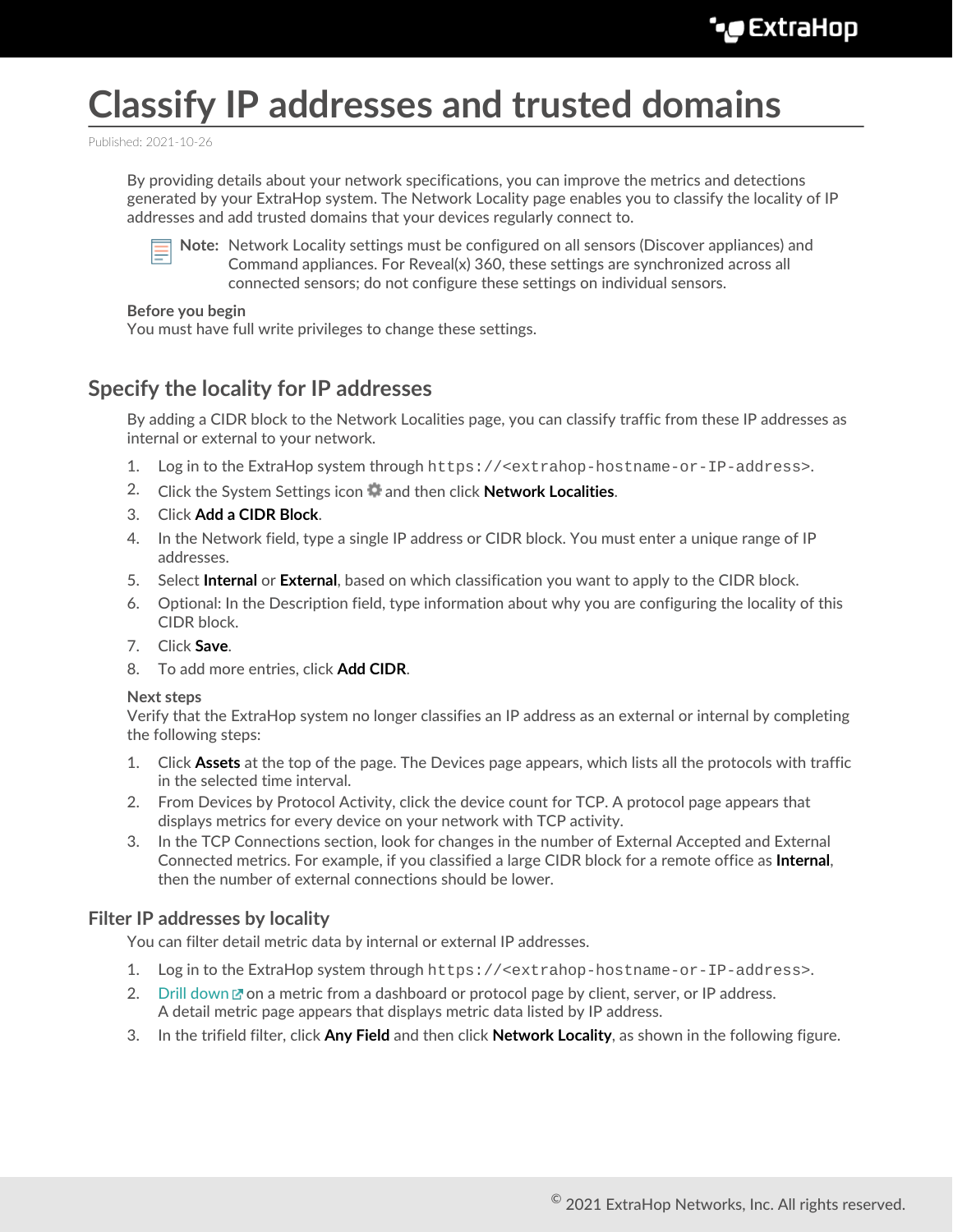| $100 -$<br>$0 -$                                                 |                                   |            |                          |
|------------------------------------------------------------------|-----------------------------------|------------|--------------------------|
| 14:20                                                            | 14:25                             |            | 14:30                    |
| Any Field $\blacktriangledown$<br>$\approx$ $\blacktriangledown$ |                                   | Add Filter | 510 results              |
| Filter                                                           | Aborted Connections In   Location |            |                          |
| City                                                             |                                   | 662        | $\overline{\phantom{0}}$ |
| Country                                                          |                                   | 262        | $\overline{\phantom{0}}$ |
| <b>IP Address</b>                                                |                                   | 232        | -                        |
| <b>Network Locality</b><br>ß                                     |                                   | 171        | -                        |
| Port                                                             |                                   | 137        | -                        |
| $\blacktriangleright$ Any Field                                  |                                   | 136        | -                        |
| IP                                                               |                                   | 127        | $\overline{\phantom{0}}$ |
| <b>Aborted Connections In</b>                                    |                                   | 87         | -                        |
| Location                                                         |                                   | 78         |                          |
| Host<br><b>AUGULA / LATU</b><br>∽                                |                                   | 74         |                          |

4. Click **All Locations** and then select **Internal** or **External**.

#### 5. Click **Add Filter**.

Detail metric data for internal or external devices is displayed.

### **Add a trusted domain**

Certain detections are generated when a device makes a connection to an external domain. If you know that a domain is legitimate, add it to the Trusted Domains list, and future detections that target malicious domain activity are suppressed for that domain.



**Note:** If your ExtraHop deployment includes a Command appliance or Reveal(x) 360, and that system is configured to manage tuning parameters, these trusted domains will apply to all connected sensors.